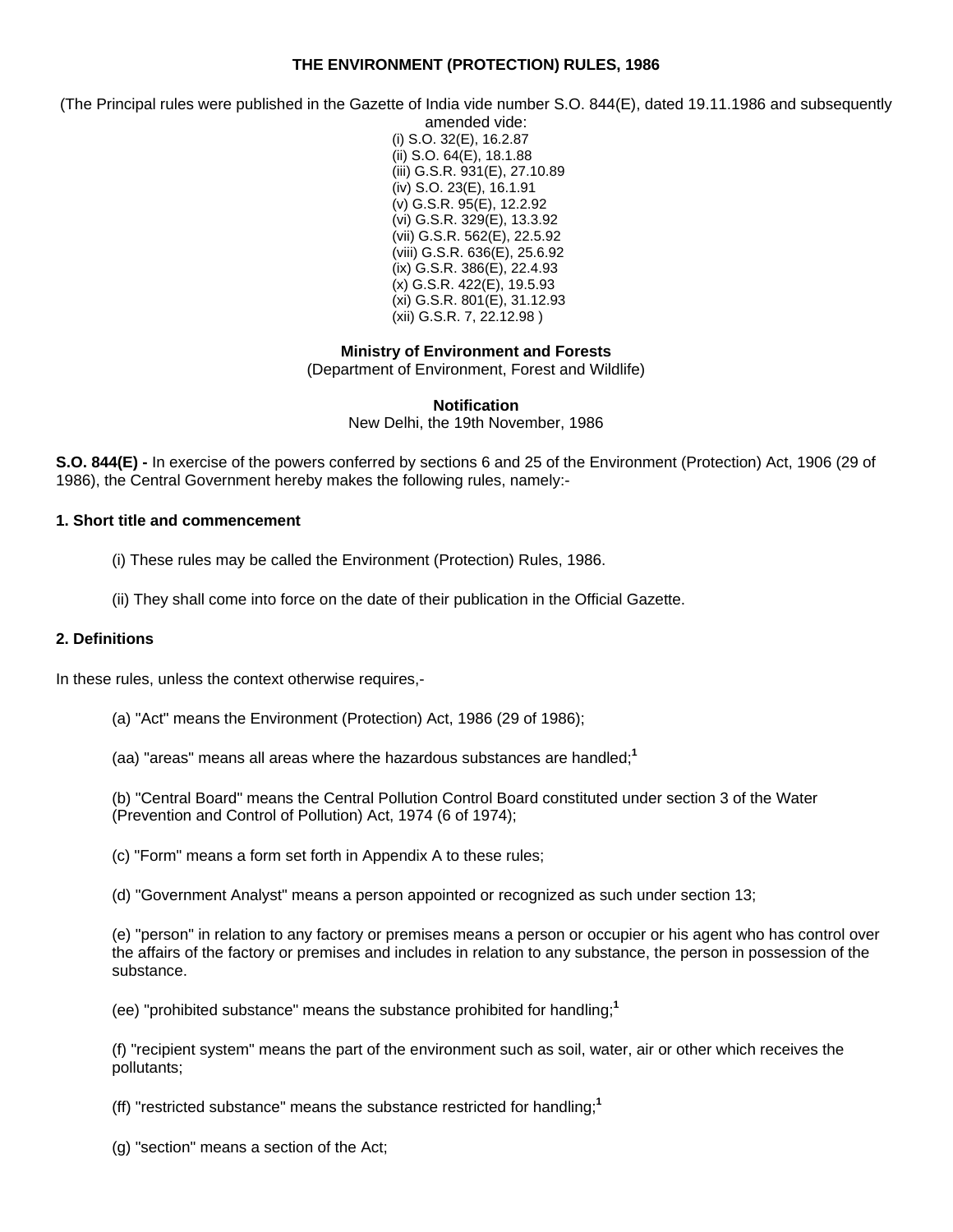(h) "Schedule" means a Schedule appended to these rules;

(i) "Standards' means standards prescribed under these rules;

(j) "State Board" means a State Pollution Control Board constituted under section 4 of the Water (Prevention and Control of Pollution) Act, 1974 (6 of 1974) or a State Pollution Control Board constituted under section 5 of the Air (Prevention and Control of Pollution) Act, 1981 (14 of 1981);

## **3. Standards for emissions or discharge of environmental pollutants**

(1) For the purpose of protecting and improving the quality of the environment and preventing and abating environmental pollution, the standards for emission or discharge of environmental pollutants from the industries, operations or processes shall be as specified in **<sup>2</sup>** [Schedule I to IV].

(2) Notwithstanding anything contained in sub-rule (1),the Central Board or a State Board may specify more stringent standards from those provided in **<sup>3</sup>** [Schedule I to IV] in respect of any specific industry, operation or process depending upon the quality of the recipient system and after recording reasons therefore in writing.

**4** (3) The standards for emission or discharge of environmental pollutants specified under sub-rule (1) or sub-rule (2) shall be complied with by an industry, operation or process within a period of one year of being so specified.

**5** [(3A)

(i) Notwithstanding anything contained in sub-rules (1) and (2), on and from the 1st day of January, 1994, emission or discharge of environmental pollutants from the **<sup>6</sup>** [industries, operations or processes other than those industries, operations or processes for which standards have been specified in Schedule-I] shall not exceed the relevant parameters and standards specified in schedule VI.

Provided that the State Boards may specify more stringent standards for the relevant parameters with respect to specific industry or locations after recording reasons therefore in writing;

(ii) The State Board shall while enforcing the standards specified in Schedule VI follow the guidelines specified in Annexure I and II in that Schedule].

**7** [(3B)] The combined effect of emission or discharge of environmental pollutants in an area, from industries, operations, process, automobiles and domestic sources, shall not be permitted to exceed the relevant concentration in ambient air as specified against each pollutant in columns (3) to (5) of Schedule VII.]

(4) Notwithstanding anything contained in sub-rule (3)-

(a) the Central Board or a State Board, depending on the local conditions or nature of discharge of environmental pollutants, may, by order, specify a lesser period than a period specified under sub-rule (3) within which the compliance of standards shall be made by an industry, operation or process

(b) the Central Government in respect of any specific industry, operation or process, by order, may specify any period other than a period specified under sub-rule (3) within which the compliance of standards shall be made by such industry, operation or process.

(5) Notwithstanding anything contained in sub-rule (3) the standards for emission or discharge of environmental pollutants specified under sub-rule (I) or sub-rule (2) in respect of an industry, operation or process before the commencement of the Environment (Protection) Amendment Rules, 1991, shall be complied by such industry, operation or process by the 31st day of December 1991.

**8** [(6) Notwithstanding anything contained in sub-rule (3), an industry, operation or process which has commenced production on or before 16th May, 1981 and has shown adequate proof of at least commencement of physical work for establishment of facilities to meet the specified standards within a time-bound programme, to the satisfaction of the concerned State Pollution Control Board, shall comply with such standards latest by the 31 st day of December, 1993.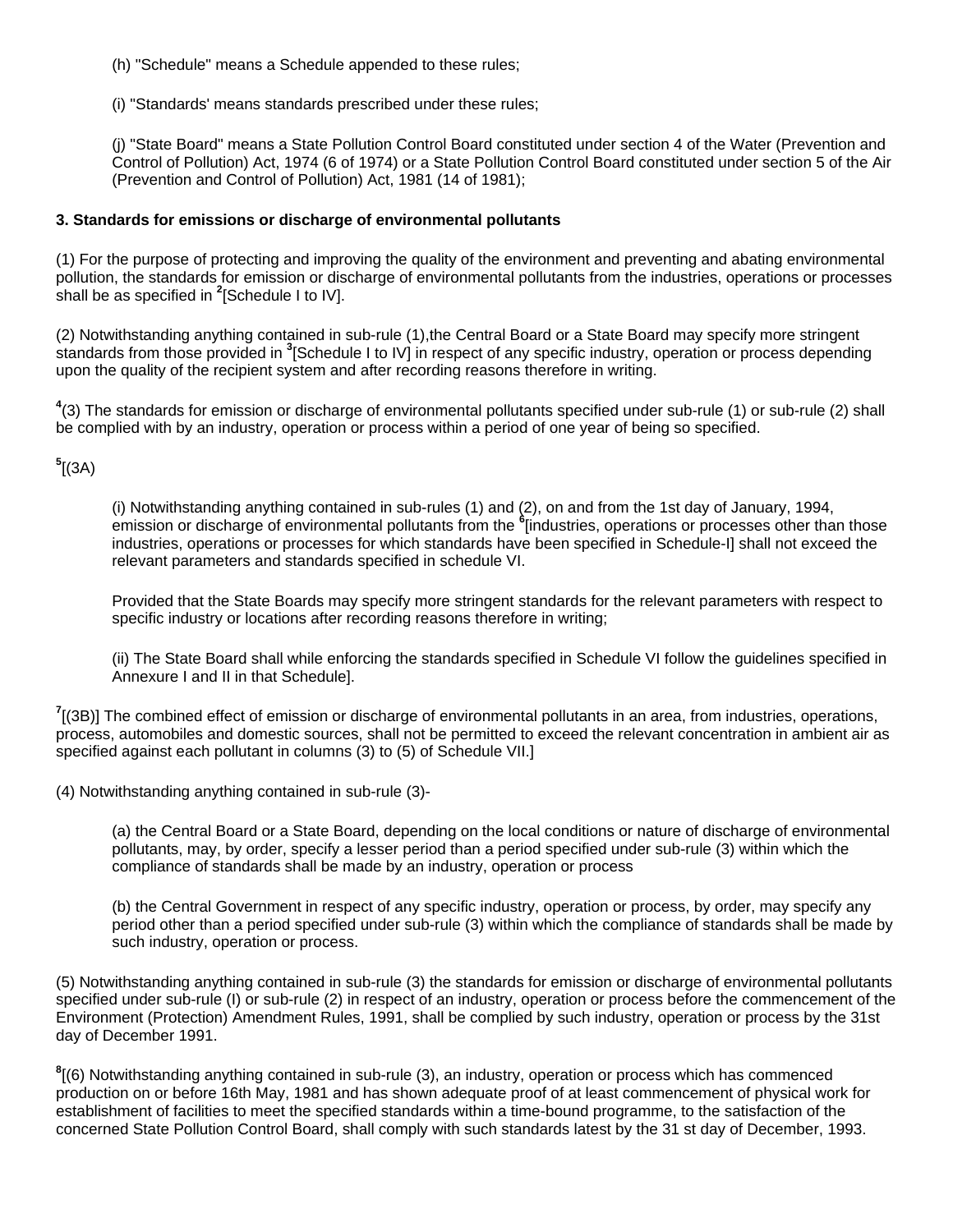(7) Notwithstanding anything contained in sub-rule (3) or sub-rule (6) an industry, operation or process which has commenced production after the 16th day of May, 1981 but before the 31st day of December 1991 and has shown adequate proof of at least commencement of physical work for establishment of facilities to meet the specified standards within a time-bound programme, to the satisfaction of the concerned State Pollution Control Board, shall comply with such standards latest by the 31st day of December, 1992.]

# **4. Directions**

(1) Any direction issued under section 5 shall be in writing.

(2) The direction shall specify the nature of action to be taken and the time within which it shall be complied with by the person, officer or the authority to whom such direction is given.

(3) (a) The person, officer or authority to whom any direction is sought to be issued shall be served with a copy of the proposed direction and shall be given an opportunity of not less than fifteen days from the date of service of a notice to file with an officer designated in this behalf the objections, if any, to the issue of the proposed direction.

(b) Where the proposed direction is for the stoppage or regulation of electricity or water or any other service affecting the carrying on any industry, operation or process and is sought to be issued to an officer or an authority, a copy of the proposed direction shall also be endorsed to the occupier of the industry, operation or process, as the case may be and objections, if any, filed by the occupier with an officer designated in this behalf shall be dealt with in accordance with the procedures under sub-rules (3a) and (4) of this rule:

Provided that no opportunity of being heard shall be given to the occupier if he had already been heard earlier and the proposed direction referred to in sub-rule

(3b) above for the stoppage or regulation of electricity or water or any other service was the resultant decision of the Central Government after such earlier hearing.<sup>9</sup>

(4) The Central Government shall within a period of 45 days from the date of receipt of the objections, if any or from the date up to which an opportunity is given to the person, officer or authority to file objections whichever is earlier, after considering the objections, if any, received from the person, officer or authority sought to be directed and for reasons to be recorded in writing, confirm, modify or decide not to issue the proposed direction.

(5) In case where the Central Government is of the opinion that in view of the likelihood of a grave injury to the environment it is not expedient to provide an opportunity to file objections against the proposed direction, it may, for reasons to be recorded in writing, issue directions without providing such an opportunity.

(6) Every notice or direction required to be issued under this rule shall be deemed to be duly served

(a) where the person to be served is a company, if the document is addressed in the name of the company at its registered office or at its principal office or place of business and is either-

- (i) sent by registered post, or
- (ii) delivered at its registered office or at the principal office or place of business;

(b) where the person to be served is an officer serving Government, if the document is addressed to the person and a copy thereof is endorsed to this Head of the Department and also to the Secretary to the Government, as the case may be, in-charge of the Department in which for the time being the business relating to the Department in which the officer is employed is transacted and is either-

- (i) sent by registered post, or
- (ii) given or tendered to him;
- (c) in any other case, if the document is addressed to the person to be served and-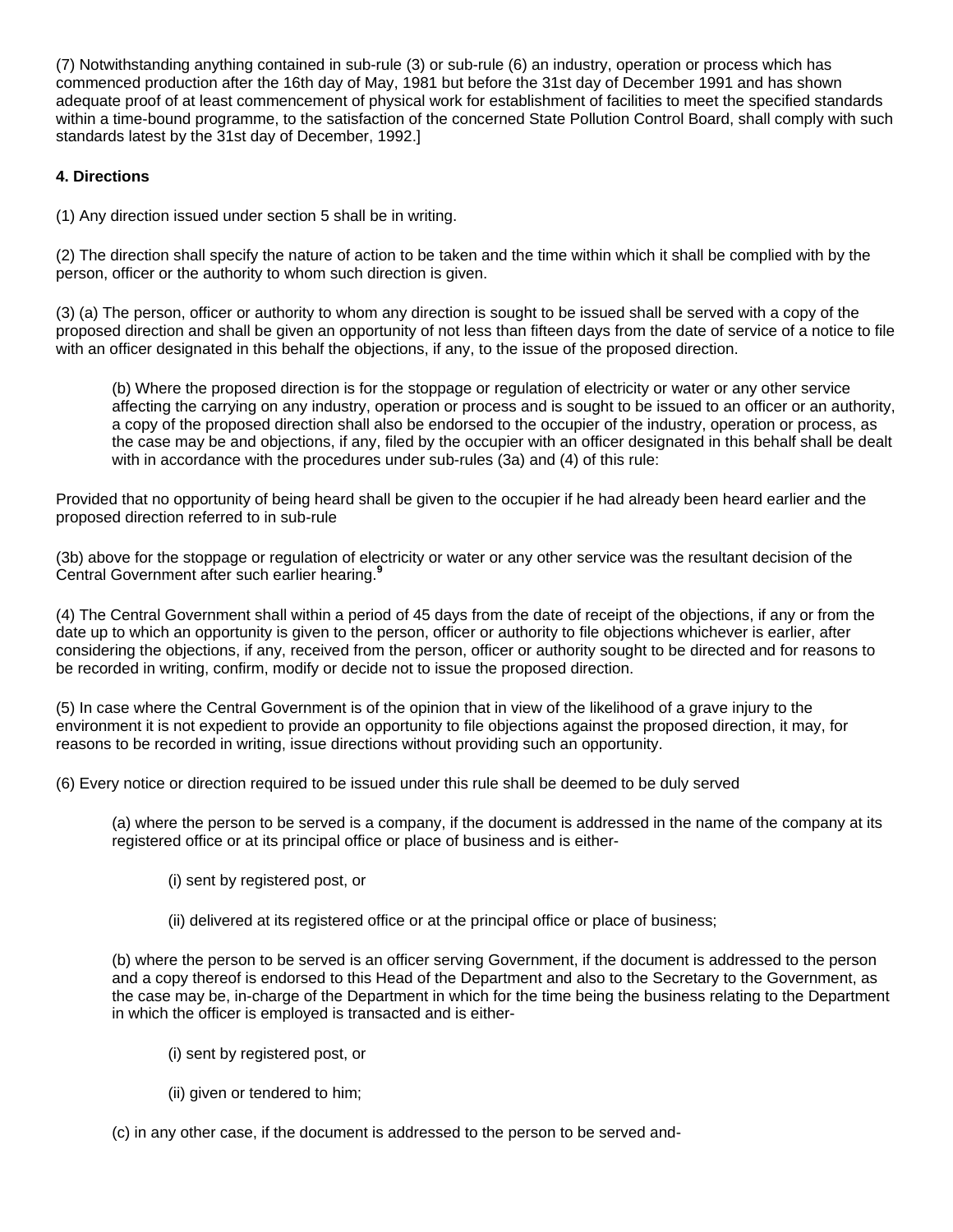(i) is given or tendered to him, or

(ii) if such person cannot be found, is affixed on some conspicuous part of his last known place of residence or business or is given or tendered to some adult member of his family or is affixed on some conspicuous part of the land or building, if any, to which it relates, or

(iii) is sent by registered post to that person;

*Explanation.-*For the purpose of this sub-rule,-

- (a) "company" means any body corporate and includes a firm or other association of individuals;
- (b) "a servant" is not a member of the family.

## **5. Prohibitions and restrictions on the location of industries and the carrying on processes and operations in different areas**

(1) The Central government may take into consideration the following factors while prohibiting or restricting the location of industries and carrying on of processes and operations in different areas-

(i) Standards for quality of environment in its various aspects laid down for an area.

(ii) The maximum allowable limits of concentration of various environmental pollutants (including noise) [or an area.

(iii) The likely emission or discharge of environmental pollutants from an industry, process or operation proposed to be prohibited or restricted.

(iv) The topographic and climatic features of an area.

(v) The biological diversity of the area which, in the opinion of the Central Government needs to be preserved.

(vi) Environmentally compatible land use.

(vii) Net adverse environmental impact likely to be caused by an industry, process or operation proposed to be prohibited or restricted.

(viii) Proximity to a protected area under the Ancient Monuments and Archaeological Sites and Remains Act, 1958 or a sanctuary, National Park, game reserve or closed area notified as such under the Wild Life (Protection) Act, 1972 or places protected under any treaty, agreement or convention with any other country or countries or in pursuance of any decision made in any international confcrcnce1 association or other body.

(ix) Proximity to human settlements.

(x) Any other factor as may be considered by the Central Government to De relevant to the protection of the environment in an area.

(2) While prohibiting or restricting the location of industries and carrying on of processes and operations in an area, the Central Government shall follow the procedure hereinafter laid down.

(3) (a) Whenever it appears to the Central Government that it is expedient to impose prohibition or restrictions on the locations Of an industry or the carrying on of processes and operations in an area, it may by notification in the Official Gazette and in such other manner as the Central government may deem necessary from time to time, give notice of its intention to do so.

(b) Every notification under clause (a) shall give a brief description of the area, the industries, operations, processes in that area about which such notification pertains and also specify the reasons for the imposition of prohibition or restrictions on the locations of the industries and carrying on of process or operations in that area.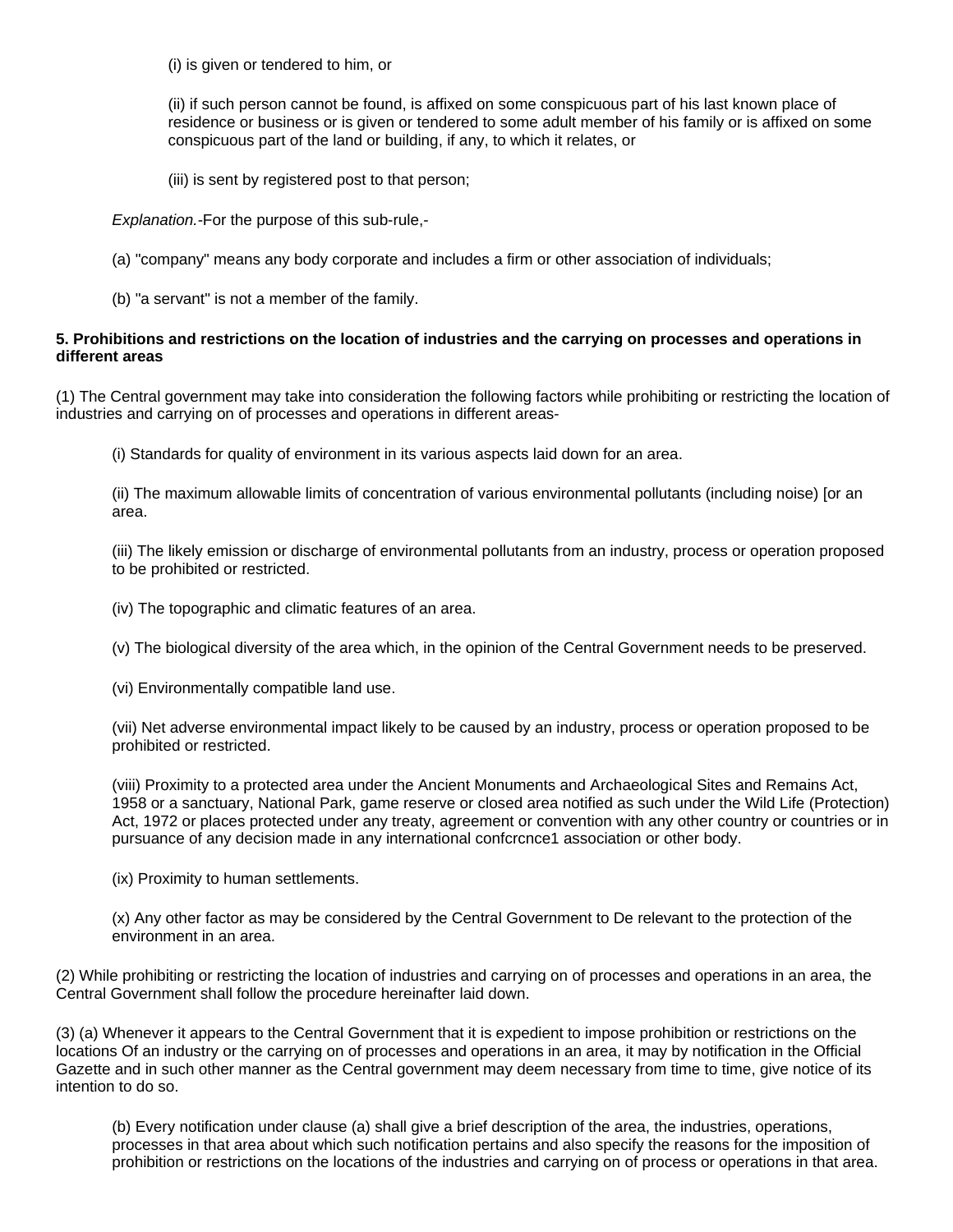(c) Any person interested in filing an objection against the imposition of prohibition or restrictions on carrying on of processes or operations as notified under clause (a) may do so in writing to the Central Government within sixty days from the date of publication of the notification in the Official Gazette.

(d) The Central Government shall within a period of one hundred and twenty days from the date of publication of the notification in the Official Gazette consider all the objections received against such notification and may **<sup>10</sup>** [within one hundred and **<sup>11</sup>** [eighty] days from such day of publication] impose prohibition or restrictions on location of such industries and the carrying on of any process or operation in an area.

## **6. Procedure of taking samples**

The Central Government or the officer empowered to take samples under section 11 shall collect the sample in sufficient quantity to be divided into two uniform parts and effectively seal and suitably mark the same and permit the person from whom the sample is taken to add his own seal or mark to all or any of the portions so sealed and marked. In case where the sample is made up in containers or small volumes and is likely to deteriorate or be otherwise damaged if exposed, the Central Government or the officer empowered shall take two of the said samples without opening the containers and suitably seal and mark the same. The Central Government or the officer empowered shall dispose of the samples so collected as follows:-

- (i) One portion shall be handed over to the person from whom the sample is taken under acknowledgement; and
- (ii) the other portion shall be sent forthwith to the environmental laboratory or analysis.**<sup>12</sup>**

## **7. Service of notice**

The Central Government or the officer empowered shall serve on the occupier or his agent or person in charge of the place a notice then and there in Form I of his intention to have the sample analyzed.

### **8. Procedure for submission of samples for analysis, and the form of laboratory report thereon**

(1) Sample taken for analysis shall be sent by the Central Government or the officer empowered to the environmental laboratory by registered post or through special messenger along with Form II.

(2) Another copy of Form II together with specimen impression of seals of the officer empowered to take samples along with the seals/marks, if any, of the person from whom the sample is taken shall be sent separately in a sealed cover by registered post or through a special messenger to the environmental laboratory.

(3) The findings shall be recorded in Form III in triplicate and signed by the Government Analyst and sent to the officer from whom the sample is received for analysis.

(4) On receipt of the report of the findings of the Government Analyst, the officer shall send one copy of the report to the person from whom the sample was taken for analysis, the second copy shall be retained by him for his record and the third copy shall be kept by him to be produced in the Court before which proceedings, if any, are instituted.

### **9. Functions of environmental laboratories**

The following shall be the functions of environmental laboratories:-

(i) to evolve standardized methods for sampling and analysis of various types of environmental pollutants;

(ii) to analyze samples sent by the Central Government or the officers empowered under sub-section (1) of section 11.

(iii) to carry out such investigations as may be directed by the Central Government to lay down standards for the quality of environment and discharge of environmental pollutants, to monitor and to enforce the standards laid down;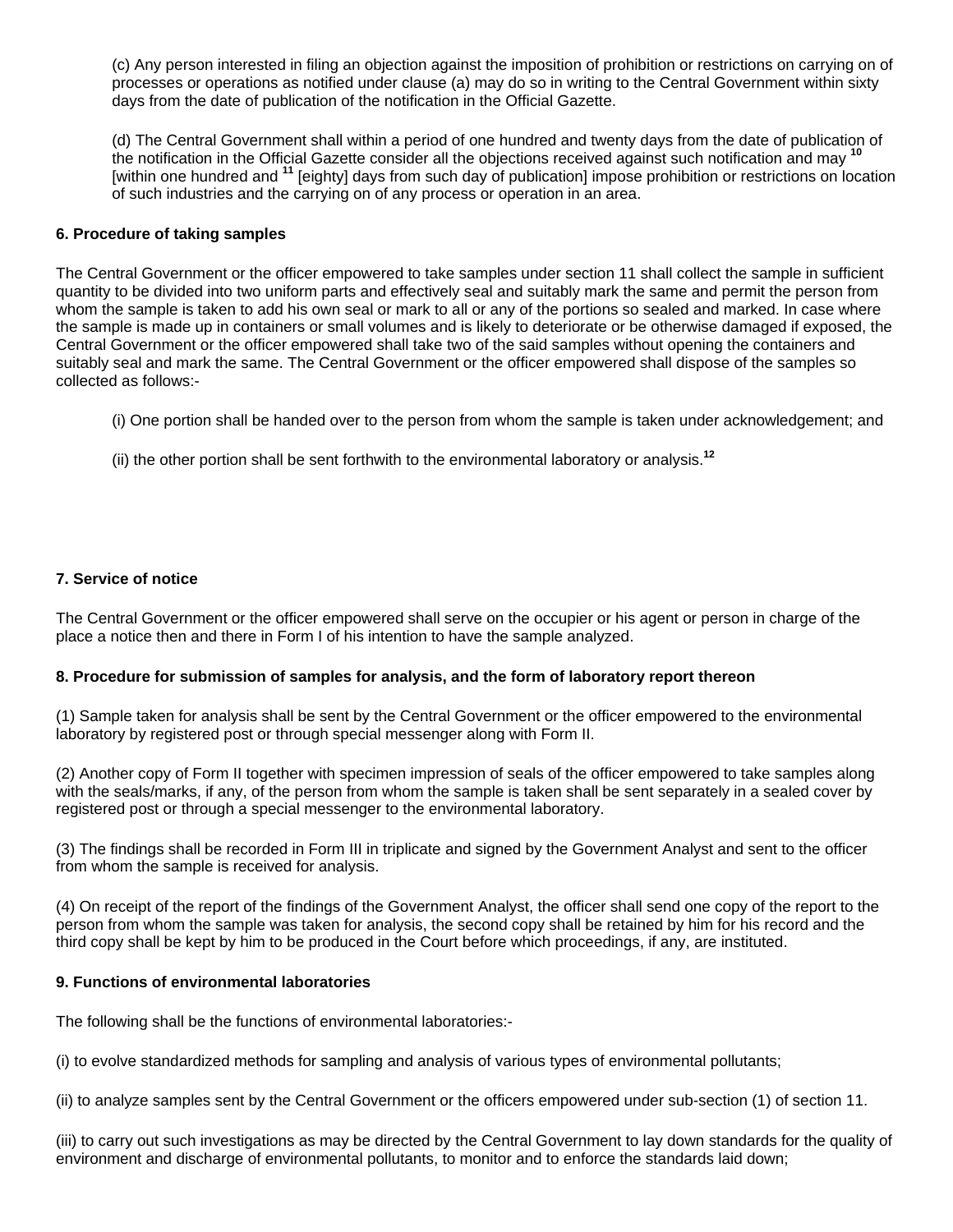(iv) to send periodical reports regarding its activities to the Central Government;

(v) to carry out such other functions as may be entrusted to it by the Central Government from time to time.

## **10. Qualification of Government Analyst**

A person shall not be qualified for appointment or recognized as a Government Analyst unless he is a:-

(a) graduate in science from a recognized university with five years experience in laboratory engaged in environmental investigation, testing or analysis; or

(b) post-graduate in science or a graduate in engineering or a graduate in medicine or equivalent with two years experience in a laboratory engaged in environmental investigations testing or analysis; or

(c) post-graduate in environmental science from a recognized university with two years experience in a laboratory engaged in environmental investigations, testing or analysis.

### **11. Manner of giving notice**

The manner of giving notice under clause (b) of section 19 shall be as follows, namely:-

- (l) The notice shall be in writing in Form IV.
- (2) The person giving notice may send notice to-
	- (a) if the alleged offence has taken place in a Union territory
		- (A) the Central Board and
		- (B) Ministry of Environment and Forests (represented by the Secretary to Government of India);
	- (b) if the alleged offence has taken place in a State:
		- (A) the State Board; and

(B) the Government of the State (represented by the Secretary to the State Government incharge of environment); and

(C) the Ministry of Environment and Forests (represented by the Secretary to the Government of India);

(3) The notice shall be sent by registered post acknowledgement due; and

(4) The period Of sixty days mentioned in clause (b) of section 19 of the Environment (Protection) Act, 1986 shall be reckoned from the date it is first received by one of the authorities mentioned above.

### **<sup>13</sup>**[**12. Furnishing of information to authorities and agencies in certain cases**

Where the discharge of environmental pollutant in excess of the prescribed standards occurs or is apprehended to occur due to any accident or other unforeseen act or event, the person in charge of the place at which such discharge occurs or is apprehended to occur shall forth with intimate the fact of such occurrence or apprehension of such occurrence to all the following authorities or agencies, namely:-

(i) The officer-in-charge of emergency or disaster relief operation in a district or other region of a state or Union territory specified by whatever designation by the Government of the said State or Union territory, and in whose jurisdiction the industry, process or operation is located.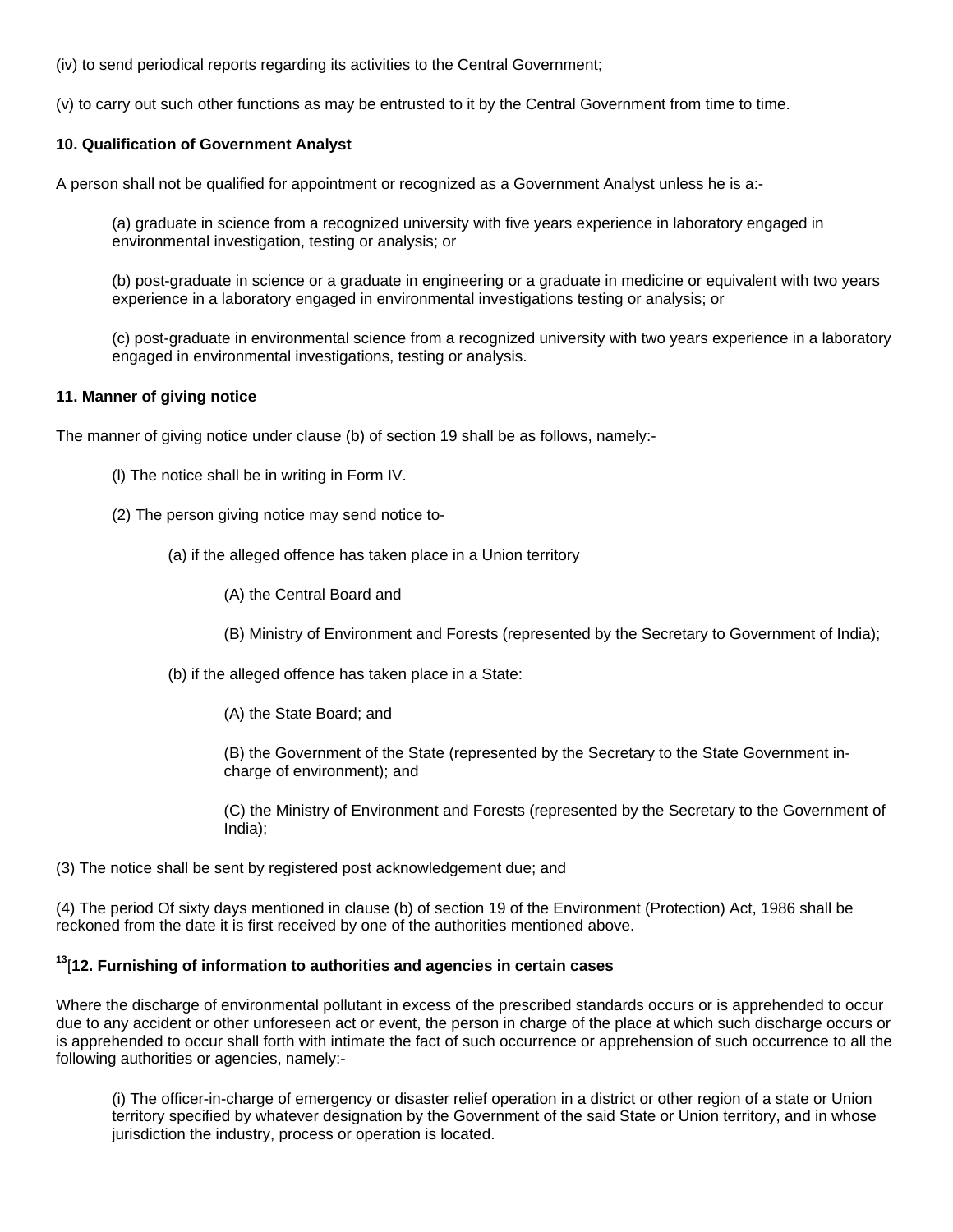(ii) Central Board or a State Board as the case may be and its regional officer having local jurisdiction who have been delegated powers under section 20, 21, 23 of the Water (Prevention and Control of Pollution) Act 1974 (6 of l974)- and section 24 of the Air (Prevention and Control of Pollution) Act, 1981 (14 of 1981).

(iii) The statutory authorities or agencies specified in column 3 in relation to places mentioned in column 2 against thereof of the Schedule II.]

## **<sup>14</sup>**[**13. Prohibition and restriction on the handling of hazardous substances in different areas**

(1) The Central Government may take into consideration the following factors while prohibiting or restricting the handling of hazardous substances in different area is-

(i) The hazardous nature of the substance (either in qualitative or quantitative terms as far as may be) in terms of its damage causing potential to the environment, human beings, other living creatures, plants and property;

(ii) the substances that may be or likely to be readily available as substitutes for the substances proposed to be prohibited or restricted;

(iii) the indigenous availability of the substitute, or the state of technology available in the country for developing a safe substitute;

(iv) the gestation period that may be necessary for gradual introduction of a new substitute with a view to bringing about a total prohibition of the hazardous substance in question; and

(v) any other factor as may be considered by the Central Government to be relevant to the protection of environment.

(2) While prohibiting or restricting the handling of hazardous substances in an area including their imports and exports the Central Government shall follow the procedure hereinafter laid down-

(i) Whenever it appears to the Central Government that it is expedient to impose prohibition or restriction on the handling of hazardous substances in an area, it may, by notification in the Official Gazette and in such other manner as the Central Government may deem necessary from time to time, give notice of its intention to do so.

(ii) Every notification under clause (i) shall give a brief description of the hazardous substances and the geographical region or the area to which such notification pertains, and also specify the reasons for the imposition of prohibition or restriction on the handling of such hazardous substances in that region or area.

(iii) Any person interested in filing an objection against the imposition of prohibition or restrictions on the handling of hazardous substances as notified under clause (i) may do so in writing to the Central Government within sixty days from the dale of publication of the notification in the Official Gazette.

(iv) The Central Government shall within a period of ninety days from the date of publication of the notification in the Official Gazette consider all the objections received against such notification and may impose prohibition or restrictions on the handling of hazardous substances in a region or an area.]

# **<sup>15</sup>**[**14. Submission of environmental 16[Statement]**

Every person carrying on an industry, operation or process requiring consent under Section 25 of the Water (Prevention and Control of Pollution) Act, 1974 (6 of 1974) or under section 21 of the Air (Prevention and Control of Pollution) Act, 1981 (14 of 1981) or both or authorization under the Hazardous Wastes (Management and Handling) Rules, 1989 issued under the Environment (Protection) Act, 1986 (29 of 1986) shall submit an environmental audit report for the financial year ending the 31st March in Form V to the concerned State Pollution Control Board on or before the **<sup>17</sup>**[thirtieth day of September] every year, beginning 1993.]

**Notes:**